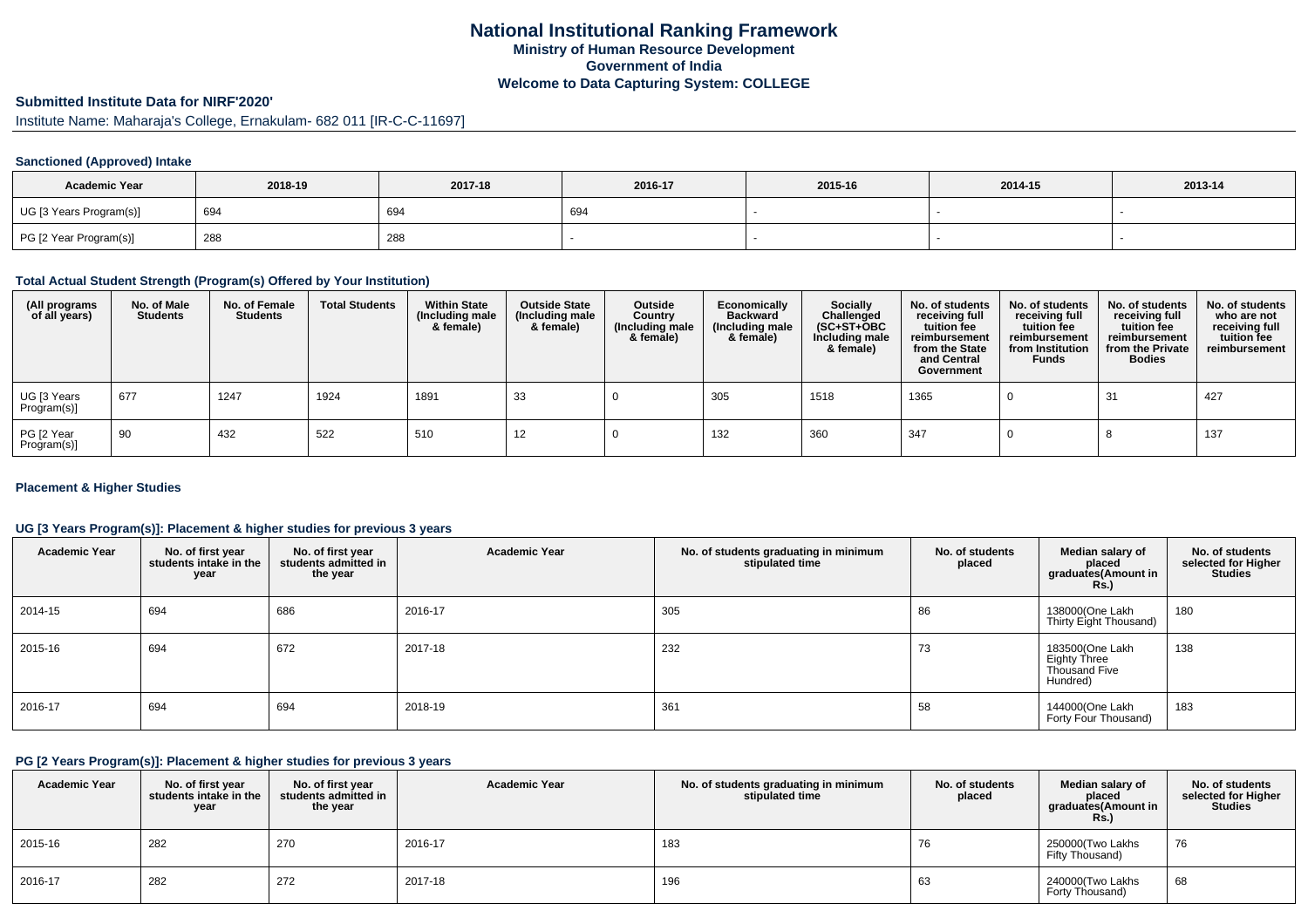| 2017-18 | 288 | $\sim$<br>י∕ס∠ | 2018-19 | 224 | akhe<br>Thousand) | ວດ |
|---------|-----|----------------|---------|-----|-------------------|----|
|         |     |                |         |     |                   |    |

### **Financial Resources: Utilised Amount for the Capital expenditure for previous 3 years**

| <b>Academic Year</b>                                                                                 | 2018-19                                                  | 2017-18                                                  | 2016-17                                                  |  |  |  |
|------------------------------------------------------------------------------------------------------|----------------------------------------------------------|----------------------------------------------------------|----------------------------------------------------------|--|--|--|
|                                                                                                      | <b>Utilised Amount</b>                                   | <b>Utilised Amount</b>                                   | <b>Utilised Amount</b>                                   |  |  |  |
| Annual Capital Expenditure on Academic Activities and Resources (excluding expenditure on buildings) |                                                          |                                                          |                                                          |  |  |  |
| Library                                                                                              | 2402753 (Twenty Four Lakhs Two Thousand Seven Hundred    | 1762348 (Seventeen Lakhs Sixty Two Thousand Three        | 945788 (Nine Lakhs Forty Five Thousand Seven Hundred and |  |  |  |
|                                                                                                      | and Fifty Three)                                         | Hundred and Forty Eight)                                 | Eighty Eight)                                            |  |  |  |
| New Equipment for Laboratories                                                                       | 17518236 (One Crore Seventy Five Lakhs Eighteen Thousand | 665594 (Six Lakhs Sixty Five Thousand Five Hundred and   | 512999 (Five Lakhs Twelve Thousand Nine Hundred and      |  |  |  |
|                                                                                                      | Two Hundred and Thirty Six)                              | Ninety Four)                                             | Ninety Nine)                                             |  |  |  |
| Other expenditure on creation of Capital Assets (excluding                                           | 9943949 (Ninety Nine Lakhs Forty Three Thousand Nine     | 2916579 (Twenty Nine Lakhs Sixteen Thousand Five Hundred | 6353780 (Sixty Three Lakhs Fifty Three Thousand Seven    |  |  |  |
| expenditure on Land and Building)                                                                    | Hundred and Forty Nine)                                  | and Seventy Nine)                                        | Hundred and Eighty)                                      |  |  |  |

### **Financial Resources: Utilised Amount for the Operational expenditure for previous 3 years**

| <b>Academic Year</b>                                                                                                                                                                            | 2018-19                                                                                      | 2017-18                                                                                         | 2016-17                                                                                    |  |  |  |  |
|-------------------------------------------------------------------------------------------------------------------------------------------------------------------------------------------------|----------------------------------------------------------------------------------------------|-------------------------------------------------------------------------------------------------|--------------------------------------------------------------------------------------------|--|--|--|--|
|                                                                                                                                                                                                 | <b>Utilised Amount</b>                                                                       | <b>Utilised Amount</b>                                                                          | <b>Utilised Amount</b>                                                                     |  |  |  |  |
| <b>Annual Operational Expenditure</b>                                                                                                                                                           |                                                                                              |                                                                                                 |                                                                                            |  |  |  |  |
| Salaries (Teaching and Non Teaching staff)                                                                                                                                                      | 194690325 (Nineteen Crores Forty Six Lakhs Ninety Thousand<br>Three Hundred and Twenty Five) | 247804545 (Twenty Four Crores Seventy Eight Lakhs Four<br>Thousand Five Hundred and Forty Five) | 207025962 (Twenty Crores Seventy Lakhs Twenty Five<br>Thousand Nine Hundred and Sixty Two) |  |  |  |  |
| Maintenance of Academic Infrastructure or consumables and<br>other running expenditures (excluding maintenance of hostels<br>and allied services, rent of the building, depreciation cost, etc) | 52696802 (Five Crores Twenty Six Lakhs Ninety Six Thousand<br>Eight Hundred and Two)         | 6828402 (Sixty Eight Lakhs Twenty Eight Thousand Four<br>Hundred and Two)                       | 3722738 (Thirty Seven Lakhs Twenty Two Thousand Seven<br>Hundred and Thirty Eight)         |  |  |  |  |
| Seminars/Conferences/Workshops                                                                                                                                                                  | 2370085 (Twenty Three Lakhs Seventy Thousand and Eighty<br>Five)                             | 3464387 (Thirty Four Lakhs Sixty Four Thousand Three<br>Hundred and Eighty Seven)               | 1327937 (Thirteen Lakhs Twenty Seven Thousand Nine<br>Hundred and Thirty Seven)            |  |  |  |  |

### **PCS Facilities: Facilities of physically challenged students**

| 1. Do your institution buildings have Lifts/Ramps?                                                                                                        | Yes, more than 60% of the buildings |
|-----------------------------------------------------------------------------------------------------------------------------------------------------------|-------------------------------------|
| 2. Do your institution have provision for walking aids, includingwheelchairs and transportation from one building to another for<br>handicapped students? | Yes                                 |
| 3. Do your institution buildings have specially designed toilets for handicapped students?                                                                | Yes, more than 40% of the buildings |

#### **Awards Details**

| 1. How many faculty member of your institution have received highly reputed national/international awards/recognition from central   3<br>government agencies in the previous academic year 2018-19 |                     |                                                          |                                                                                                                |                                                     |                                          |                            |                                 |                               |                              |
|-----------------------------------------------------------------------------------------------------------------------------------------------------------------------------------------------------|---------------------|----------------------------------------------------------|----------------------------------------------------------------------------------------------------------------|-----------------------------------------------------|------------------------------------------|----------------------------|---------------------------------|-------------------------------|------------------------------|
| Srno                                                                                                                                                                                                | Name of the Faculty | Name of the Award                                        | Name of the Central<br>government<br>agency/international<br>agencies from where<br>award has been<br>received | Address of the<br>Agency giving award               | <b>Contact Email ID of</b><br>the Agency | Year of receiving<br>award | Email ID of the<br>faculty      | Contact no, of the<br>faculty | Is it<br>Fellowship?(Yes/No) |
|                                                                                                                                                                                                     | Reenakumari V L     | Pyari Devi Ghasiram<br>Sihaq Sahithya<br>Samman Puraskar | Dandiya University                                                                                             | Dandiya University,<br>Bhiwani, Hariyana,<br>127021 | info@gmgo.org                            | 2019                       | dr.reenakumarisam@g<br>mail.com | 9746157666                    | No                           |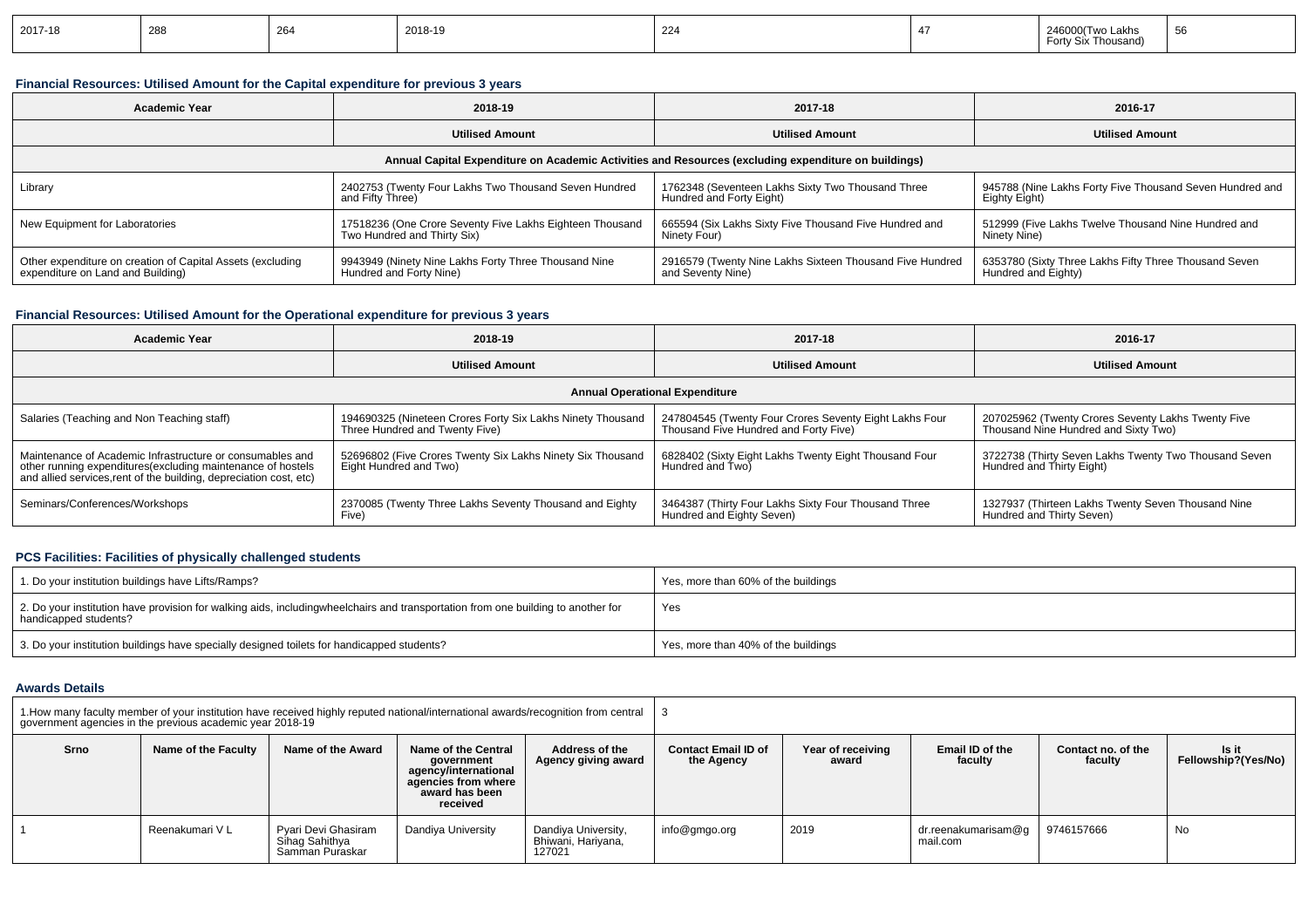| 2    | Radhamani C                                                                                                  | Pyari Devi Ghasiram<br>Sinag Sahithya<br>Samman Puraskar | Dandiya University               | Dandiya University,<br>Bhiwani, Hariyana,<br>127021                                                       | info@gmgo.org                                     | 2019                                     | cheriyangatradha@gm<br>ail.com | 9497023052                     | No                            |
|------|--------------------------------------------------------------------------------------------------------------|----------------------------------------------------------|----------------------------------|-----------------------------------------------------------------------------------------------------------|---------------------------------------------------|------------------------------------------|--------------------------------|--------------------------------|-------------------------------|
| 3    | Joby Verghese                                                                                                | <b>Fide Rated Chess</b><br>International                 | World Chess<br>Federation        | FIDE Secretariat, 1007<br>Lausanne, Switzerland                                                           | admin@fide.com                                    | 2019                                     | jobyverghese@gmail.c<br>om     | 9495756481                     | No                            |
|      | 2. How many students of your institution have won international awards in the previous academic year 2018-19 |                                                          |                                  |                                                                                                           |                                                   |                                          |                                |                                |                               |
| Srno | Name of the<br>Student/Name of the<br>Team                                                                   | <b>Enrolment Number</b>                                  | Name of the Award                | Name of International<br><b>Institution/Organisati</b><br>on from where the<br>award has been<br>received | Address of the<br>Agency giving award             | <b>Contact Email ID of</b><br>the Agency | Year of receiving<br>award     | Email ID of the<br>faculty     | Contact no. of the<br>faculty |
|      | <b>Bincy Varghese</b>                                                                                        | 3117                                                     | Asian BenchPress<br>Championship | ASIAN<br><b>POWERLIFTING</b><br><b>FEDERATION</b>                                                         | ASIAN<br><b>POWERLIFTING</b><br><b>FEDERATION</b> | farshid.soltani@powerli<br>fting-ipf.com | 2018                           | bincyvarghese313@g<br>mail.com | 9744320273                    |

#### **Accreditation**

### **NAAC Accreditation**

| 1. Does your institute have a valid NAAC Accreditation? | <b>YES</b> |             |
|---------------------------------------------------------|------------|-------------|
| <b>Valid from</b>                                       | Valid upto | <b>CGPA</b> |
| 23-03-2013                                              | 31-12-2019 | 3.1         |

## **Village Adoption**

| Have your institute adopted any village under Unnat Bharat Scheme? | <b>NC</b> |
|--------------------------------------------------------------------|-----------|
|--------------------------------------------------------------------|-----------|

## **Faculty Details**

| Srno           | Name                | Age | Designation            | Gender | Qualification | <b>Experience (In</b><br>Months) | <b>Is Associated</b><br>Last Year | <b>Currently<br/>working with<br/>institution?</b> | <b>Joining Date</b> | <b>Leaving Date</b>      | <b>Association type</b> |
|----------------|---------------------|-----|------------------------|--------|---------------|----------------------------------|-----------------------------------|----------------------------------------------------|---------------------|--------------------------|-------------------------|
|                | Angel Mathew        | 38  | Assistant<br>Professor | Male   | Ph.D          | 152                              | Yes                               | Yes                                                | 05-06-2009          | $\overline{\phantom{a}}$ | Regular                 |
| 2              | Bismi G Nath        | 45  | Assistant<br>Professor | Female | Ph.D          | 136                              | Yes                               | Yes                                                | 04-06-2013          | $\overline{\phantom{a}}$ | Regular                 |
| 3              | Krishnakumar K      | 49  | Assistant<br>Professor | Male   | Ph.D          | 169                              | Yes                               | Yes                                                | 21-06-2005          | $\sim$                   | Regular                 |
| $\overline{4}$ | Benoy Thomas M      | 49  | Assistant<br>Professor | Male   | M.Sc.         | 97                               | Yes                               | Yes                                                | 22-06-2011          | $\overline{\phantom{a}}$ | Regular                 |
| 5              | Sreekala A P        | 42  | Assistant<br>Professor | Female | M.A           | 163                              | Yes                               | No                                                 | 10-02-2017          | 18-06-2019               | Regular                 |
| 6              | Julia David         | 42  | Assistant<br>Professor | Female | M. Phil       | 133                              | Yes                               | Yes                                                | 03-06-2014          | $\sim$                   | Regular                 |
| $\overline{7}$ | Lakshmi Priya R S   | 35  | Assistant<br>Professor | Female | M.A           | 56                               | Yes                               | Yes                                                | 01-06-2015          | $\overline{\phantom{a}}$ | Regular                 |
| 8              | Bindu M G           | 46  | Assistant<br>Professor | Female | Ph.D          | 157                              | Yes                               | Yes                                                | 06-03-2011          | $\sim$                   | Regular                 |
| 9              | Jeetha P Etturuthil | 50  | Assistant<br>Professor | Female | M. Phil       | 118                              | Yes                               | Yes                                                | 04-06-2014          | $\sim$                   | Regular                 |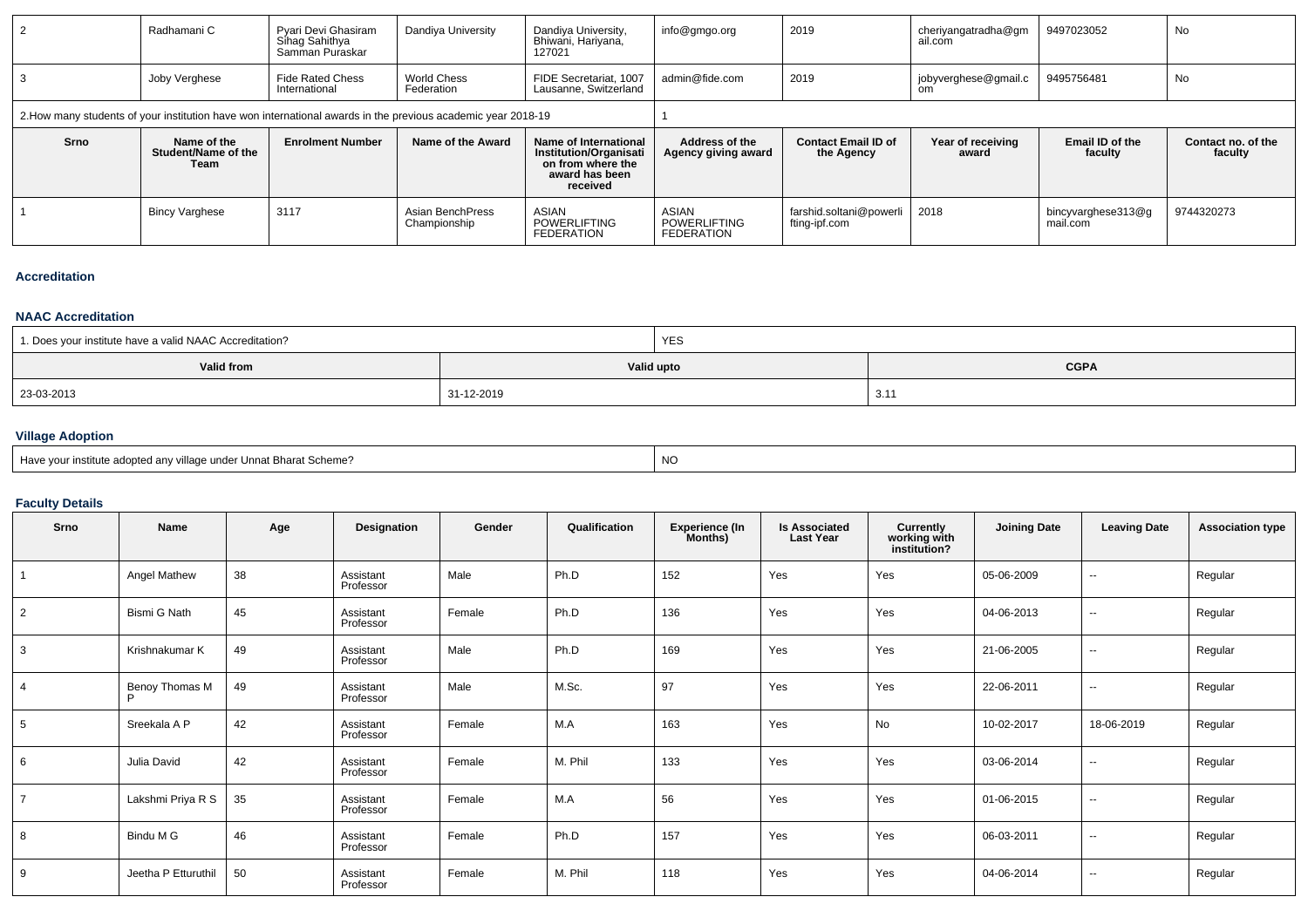| 10 | Neena T S              | 50 | Assistant<br>Professor | Female | Ph.D    | 133 | Yes | Yes | 11-04-2014 | $\overline{\phantom{a}}$ | Regular                |
|----|------------------------|----|------------------------|--------|---------|-----|-----|-----|------------|--------------------------|------------------------|
| 11 | Jijo Panjikaran        | 51 | Assistant<br>Professor | Male   | Ph.D    | 85  | Yes | Yes | 02-06-2016 | $\overline{\phantom{a}}$ | Regular                |
| 12 | Meera Gopal            | 53 | Assistant<br>Professor | Female | Ph.D    | 197 | Yes | Yes | 21-06-2013 | $\overline{\phantom{a}}$ | Regular                |
| 13 | Sreesha Sasi           | 38 | Assistant<br>Professor | Female | Ph.D    | 157 | Yes | Yes | 03-06-2015 | $\overline{\phantom{a}}$ | Regular                |
| 14 | Prasanthkumar K        | 38 | Assistant<br>Professor | Male   | Ph.D    | 142 | Yes | Yes | 29-06-2016 | $\overline{\phantom{a}}$ | Regular                |
| 15 | Seena E B              | 42 | Assistant<br>Professor | Female | Ph.D    | 113 | Yes | Yes | 07-06-2017 | $\overline{\phantom{a}}$ | Regular                |
| 16 | Smitha George          | 39 | Assistant<br>Professor | Female | Ph.D    | 24  | Yes | Yes | 17-08-2017 | $\overline{\phantom{a}}$ | Adhoc /<br>Contractual |
| 17 | Jeena George           | 48 | Assistant<br>Professor | Female | Ph.D    | 145 | Yes | Yes | 04-06-2007 | $\overline{\phantom{a}}$ | Regular                |
| 18 | Sindhu T S             | 47 | Assistant<br>Professor | Female | Ph.D    | 109 | Yes | Yes | 11-06-2010 | $\overline{\phantom{a}}$ | Regular                |
| 19 | Suresh V N             | 51 | Associate<br>Professor | Male   | Ph.D    | 282 | Yes | Yes | 01-06-2011 | $\overline{\phantom{a}}$ | Regular                |
| 20 | Aelyamma P J           | 47 | Assistant<br>Professor | Female | M. Phil | 154 | Yes | Yes | 02-06-2018 | $\overline{\phantom{a}}$ | Regular                |
| 21 | Sreeranjini K A        | 33 | Assistant<br>Professor | Female | Ph.D    | 18  | Yes | Yes | 29-01-2018 | $\overline{\phantom{a}}$ | Regular                |
| 22 | Ancy V P               | 47 | Assistant<br>Professor | Female | Ph.D    | 228 | Yes | No  | 31-05-2010 | 14-06-2019               | Regular                |
| 23 | S R Janaky             | 30 | Assistant<br>Professor | Female | M.A     | 33  | Yes | No  | 27-10-2016 | 14-06-2019               | Regular                |
| 24 | Abdul Lathif C H       | 43 | Assistant<br>Professor | Male   | M.A     | 117 | Yes | Yes | 01-06-2010 | $\overline{\phantom{a}}$ | Regular                |
| 25 | Divya T                | 36 | Assistant<br>Professor | Female | Ph.D    | 101 | Yes | Yes | 14-10-2016 | $\overline{\phantom{a}}$ | Regular                |
| 26 | Yahyakhan U P          | 45 | Assistant<br>Professor | Male   | M.A     | 120 | Yes | Yes | 03-06-2011 | $\overline{\phantom{a}}$ | Regular                |
| 27 | I K Jayadev            | 54 | Associate<br>Professor | Male   | M.A     | 310 | Yes | Yes | 02-07-1999 | $\overline{\phantom{a}}$ | Regular                |
| 28 | Subida M D             | 53 | Assistant<br>Professor | Female | M.A     | 93  | Yes | Yes | 22-07-2012 | $\overline{\phantom{a}}$ | Regular                |
| 29 | Jaya S                 | 40 | Assistant<br>Professor | Female | Ph.D    | 181 | Yes | Yes | 21-12-2012 | $\overline{\phantom{a}}$ | Regular                |
| 30 | Viji C B               | 30 | Assistant<br>Professor | Female | M.Sc.   | 64  | Yes | Yes | 07-06-2017 | $\overline{\phantom{a}}$ | Regular                |
| 31 | Anitha Abraham         | 50 | Assistant<br>Professor | Female | M.Sc.   | 157 | Yes | Yes | 06-08-2011 | $\overline{\phantom{a}}$ | Regular                |
| 32 | Surya<br>Aravindakshan | 40 | Assistant<br>Professor | Female | M. Phil | 142 | Yes | Yes | 02-06-2014 | $\overline{\phantom{a}}$ | Regular                |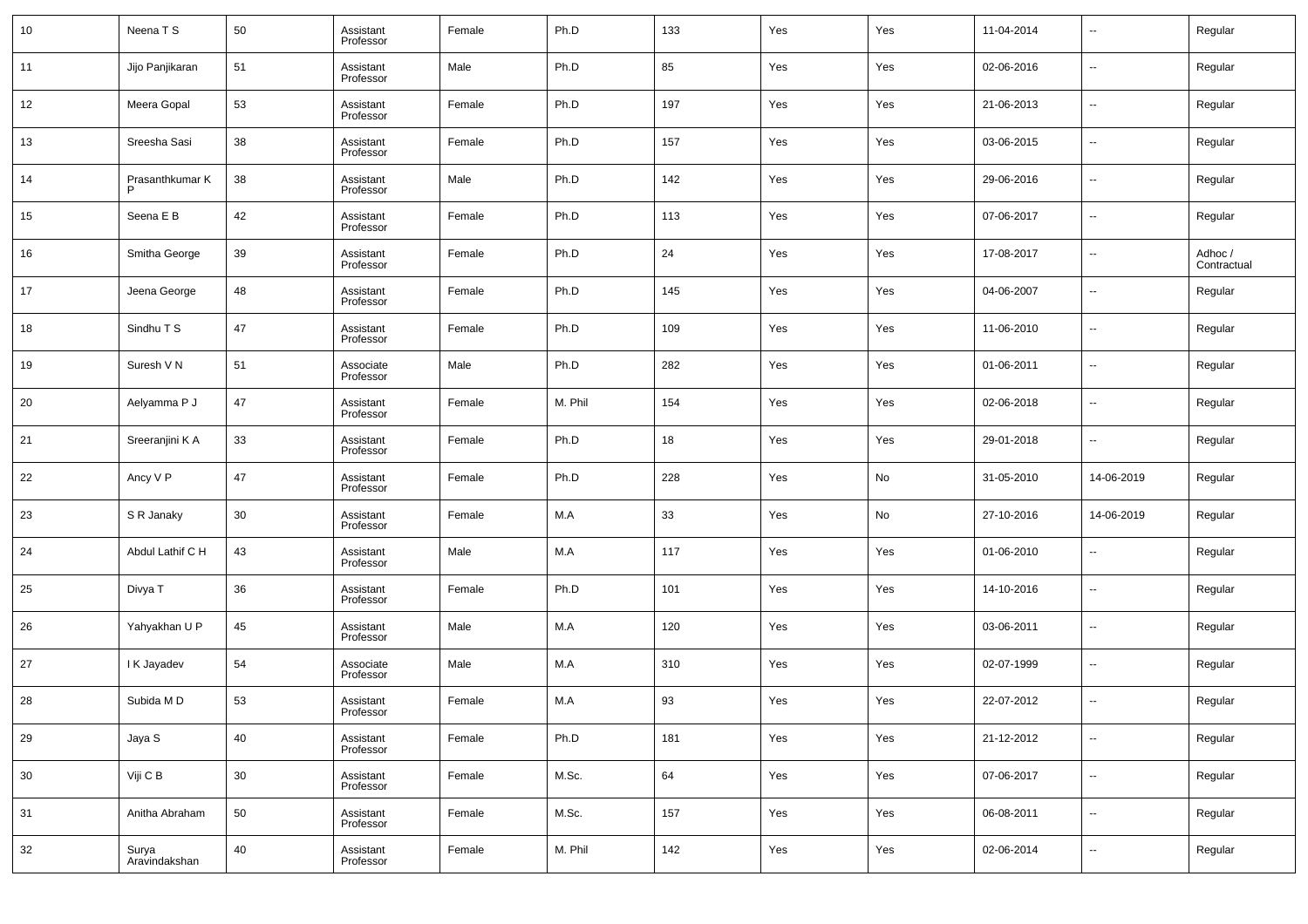| 33 | Jumanath P J            | 35 | Assistant<br>Professor | Female | M.A     | 117 | Yes | Yes | 01-06-2016 | $\overline{\phantom{a}}$ | Regular |
|----|-------------------------|----|------------------------|--------|---------|-----|-----|-----|------------|--------------------------|---------|
| 34 | Suja T V                | 47 | Assistant<br>Professor | Female | Ph.D    | 164 | Yes | Yes | 16-06-2017 | $\overline{\phantom{a}}$ | Regular |
| 35 | Vineeth K M             | 35 | Assistant<br>Professor | Male   | Ph.D    | 98  | Yes | No  | 30-08-2013 | 17-06-2019               | Regular |
| 36 | Priya P Menon           | 46 | Assistant<br>Professor | Female | Ph.D    | 152 | Yes | Yes | 29-11-2006 | $\overline{\phantom{a}}$ | Regular |
| 37 | Maya S S                | 39 | Assistant<br>Professor | Female | Ph.D    | 75  | Yes | Yes | 04-06-2016 | $\overline{\phantom{a}}$ | Regular |
| 38 | Jess Mary James         | 40 | Assistant<br>Professor | Female | M.Sc.   | 185 | Yes | Yes | 05-06-2009 | $\overline{\phantom{a}}$ | Regular |
| 39 | Stephen Sequiera        | 50 | Assistant<br>Professor | Male   | Ph.D    | 61  | Yes | Yes | 06-09-2017 | $\overline{\phantom{a}}$ | Regular |
| 40 | Sumy Joy<br>Oliyappuram | 45 | Assistant<br>Professor | Female | Ph.D    | 157 | Yes | Yes | 01-06-2010 | $\overline{\phantom{a}}$ | Regular |
| 41 | Mathew T M              | 45 | Assistant<br>Professor | Male   | Ph.D    | 133 | Yes | Yes | 19-06-2017 | $\overline{\phantom{a}}$ | Regular |
| 42 | Indu Velsar             | 55 | Assistant<br>Professor | Female | Ph.D    | 182 | Yes | Yes | 16-06-2017 | $\overline{\phantom{a}}$ | Regular |
| 43 | Lalimol Varghese        | 49 | Assistant<br>Professor | Female | Ph.D    | 150 | Yes | Yes | 06-01-2010 | $\overline{\phantom{a}}$ | Regular |
| 44 | Reenakumari VL          | 46 | Assistant<br>Professor | Female | Ph.D    | 96  | Yes | Yes | 19-06-2017 | $\overline{\phantom{a}}$ | Regular |
| 45 | Deepthi S S             | 38 | Assistant<br>Professor | Female | M.A     | 121 | Yes | Yes | 17-06-2012 | $\overline{\phantom{a}}$ | Regular |
| 46 | Saneesh P M             | 36 | Assistant<br>Professor | Male   | M. Phil | 81  | Yes | Yes | 02-06-2015 | $\overline{\phantom{a}}$ | Regular |
| 47 | Femina K S              | 39 | Assistant<br>Professor | Female | M.Sc.   | 157 | Yes | Yes | 13-06-2016 | $\overline{\phantom{a}}$ | Regular |
| 48 | Jolly V Antony          | 43 | Assistant<br>Professor | Male   | Ph.D    | 157 | Yes | Yes | 05-06-2015 | $\overline{\phantom{a}}$ | Regular |
| 49 | Zeena P Hamza           | 40 | Assistant<br>Professor | Female | Ph.D    | 80  | Yes | Yes | 29-11-2012 | $\overline{\phantom{a}}$ | Regular |
| 50 | Neena George            | 37 | Assistant<br>Professor | Female | Ph.D    | 113 | Yes | Yes | 08-06-2017 | $\overline{\phantom{a}}$ | Regular |
| 51 | T D Beena               | 55 | Assistant<br>Professor | Female | Ph.D    | 263 | Yes | Yes | 18-07-2007 | $\overline{\phantom{a}}$ | Regular |
| 52 | Remadevi V              | 50 | Assistant<br>Professor | Female | Ph.D    | 143 | Yes | Yes | 01-08-2007 | $\overline{\phantom{a}}$ | Regular |
| 53 | Prajini Prakash         | 37 | Assistant<br>Professor | Female | M.A     | 92  | Yes | Yes | 15-06-2017 | $\overline{\phantom{a}}$ | Regular |
| 54 | Anitha M N              | 47 | Assistant<br>Professor | Female | Ph.D    | 210 | Yes | Yes | 03-09-2013 | $\overline{\phantom{a}}$ | Regular |
| 55 | Sajikumar K B           | 43 | Assistant<br>Professor | Male   | Ph.D    | 97  | Yes | Yes | 01-06-2018 | $\overline{\phantom{a}}$ | Regular |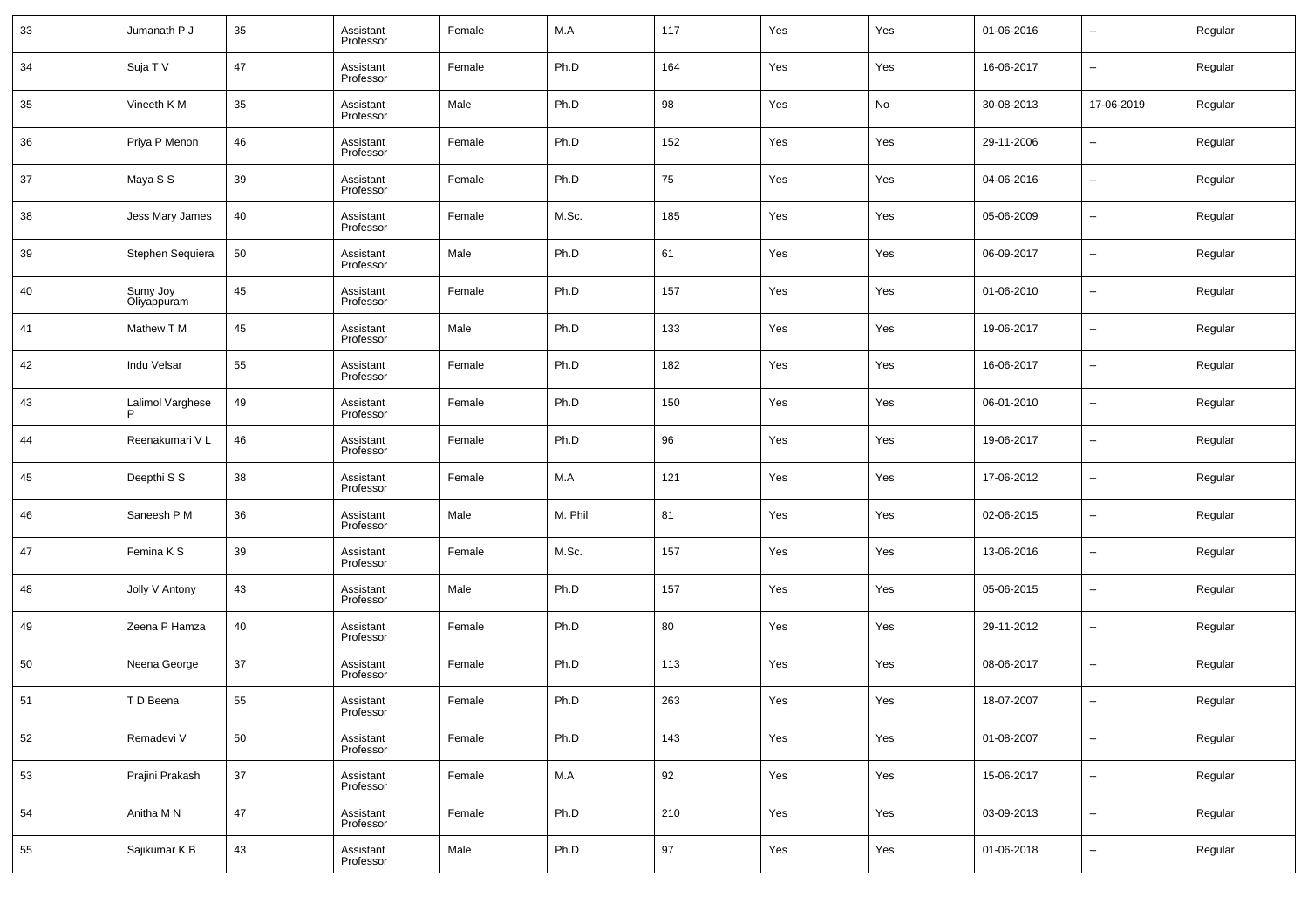| 56 | K Ashtaman Pillai               | 47     | Assistant<br>Professor                              | Male   | M.A   | 236 | Yes | Yes | 05-06-2018 | --                       | Regular                |
|----|---------------------------------|--------|-----------------------------------------------------|--------|-------|-----|-----|-----|------------|--------------------------|------------------------|
| 57 | Sunil Kumar S<br>Menon          | 47     | Associate<br>Professor                              | Male   | Ph.D  | 214 | Yes | Yes | 03-06-2010 | --                       | Regular                |
| 58 | Nishanthi P U                   | 44     | Assistant<br>Professor                              | Female | Ph.D  | 73  | Yes | Yes | 04-06-2013 | $\overline{\phantom{a}}$ | Regular                |
| 59 | Shiji K                         | 34     | Assistant<br>Professor                              | Female | M.A   | 59  | Yes | Yes | 27-10-2016 | $\overline{\phantom{a}}$ | Regular                |
| 60 | <b>Omal Aloysius</b>            | 40     | Assistant<br>Professor                              | Male   | M.A   | 117 | Yes | Yes | 01-06-2010 | $\overline{\phantom{a}}$ | Regular                |
| 61 | Jaison Augustine                | 35     | Assistant<br>Professor                              | Male   | M.A   | 33  | Yes | Yes | 14-10-2016 | $\overline{\phantom{a}}$ | Regular                |
| 62 | Shameeda M M                    | 46     | Assistant<br>Professor                              | Female | Ph.D  | 71  | Yes | Yes | 02-06-2014 | ш,                       | Regular                |
| 63 | Muhammad Ali<br>Jhinnah Sahib I | 49     | Assistant<br>Professor                              | Male   | M.A   | 274 | Yes | Yes | 11-06-2018 | ш,                       | Regular                |
| 64 | Scintila N J                    | 34     | Assistant<br>Professor                              | Female | Ph.D  | 66  | Yes | No  | 04-06-2014 | 17-06-2019               | Regular                |
| 65 | Jaya Augustine                  | 44     | Assistant<br>Professor                              | Female | M.Sc. | 181 | Yes | Yes | 04-06-2013 | --                       | Regular                |
| 66 | Pramod P K                      | 42     | Assistant<br>Professor                              | Male   | Ph.D  | 108 | Yes | Yes | 06-06-2017 | ш,                       | Regular                |
| 67 | Janish P A                      | 41     | Assistant<br>Professor                              | Male   | M.Sc. | 154 | Yes | Yes | 31-07-2015 | ш,                       | Regular                |
| 68 | Reshmi H<br>Fernandez           | 36     | Assistant<br>Professor                              | Female | Ph.D  | 104 | Yes | Yes | 24-11-2010 | ш,                       | Regular                |
| 69 | Jayamol K V                     | 49     | Dean / Principal /<br>Director / Vice<br>Chancellor | Female | Ph.D  | 250 | Yes | Yes | 12-06-2002 | --                       | Regular                |
| 70 | Sujith P                        | 38     | Assistant<br>Professor                              | Male   | M.Sc. | 152 | Yes | Yes | 04-06-2013 | --                       | Regular                |
| 71 | <b>Rita Manuel</b>              | 56     | Associate<br>Professor                              | Female | M.Sc. | 369 | Yes | No  | 06-09-2008 | 30-06-2019               | Regular                |
| 72 | Shanti Vasudevan<br>C N         | 36     | Assistant<br>Professor                              | Female | M.Sc. | 97  | Yes | Yes | 03-06-2015 | --                       | Regular                |
| 73 | Mirshad P P                     | 31     | Assistant<br>Professor                              | Male   | Ph.D  | 25  | Yes | Yes | 02-07-2018 | --                       | Adhoc /<br>Contractual |
| 74 | E S Rasheed                     | 54     | Assistant<br>Professor                              | Male   | Ph.D  | 154 | Yes | Yes | 06-06-2013 |                          | Regular                |
| 75 | Veena Gopal                     | $37\,$ | Assistant<br>Professor                              | Female | Ph.D  | 114 | Yes | No  | 01-06-2010 | 17-06-2019               | Regular                |
| 76 | Jayaprabha C S                  | 42     | Assistant<br>Professor                              | Female | Ph.D  | 181 | Yes | Yes | 16-06-2017 | н.                       | Regular                |
| 77 | Anitha P L                      | 41     | Assistant<br>Professor                              | Female | Ph.D  | 121 | Yes | Yes | 06-03-2014 | $\overline{\phantom{a}}$ | Regular                |
| 78 | Radhamani C                     | 52     | Assistant<br>Professor                              | Female | Ph.D  | 84  | Yes | No  | 14-06-2013 | 17-06-2019               | Regular                |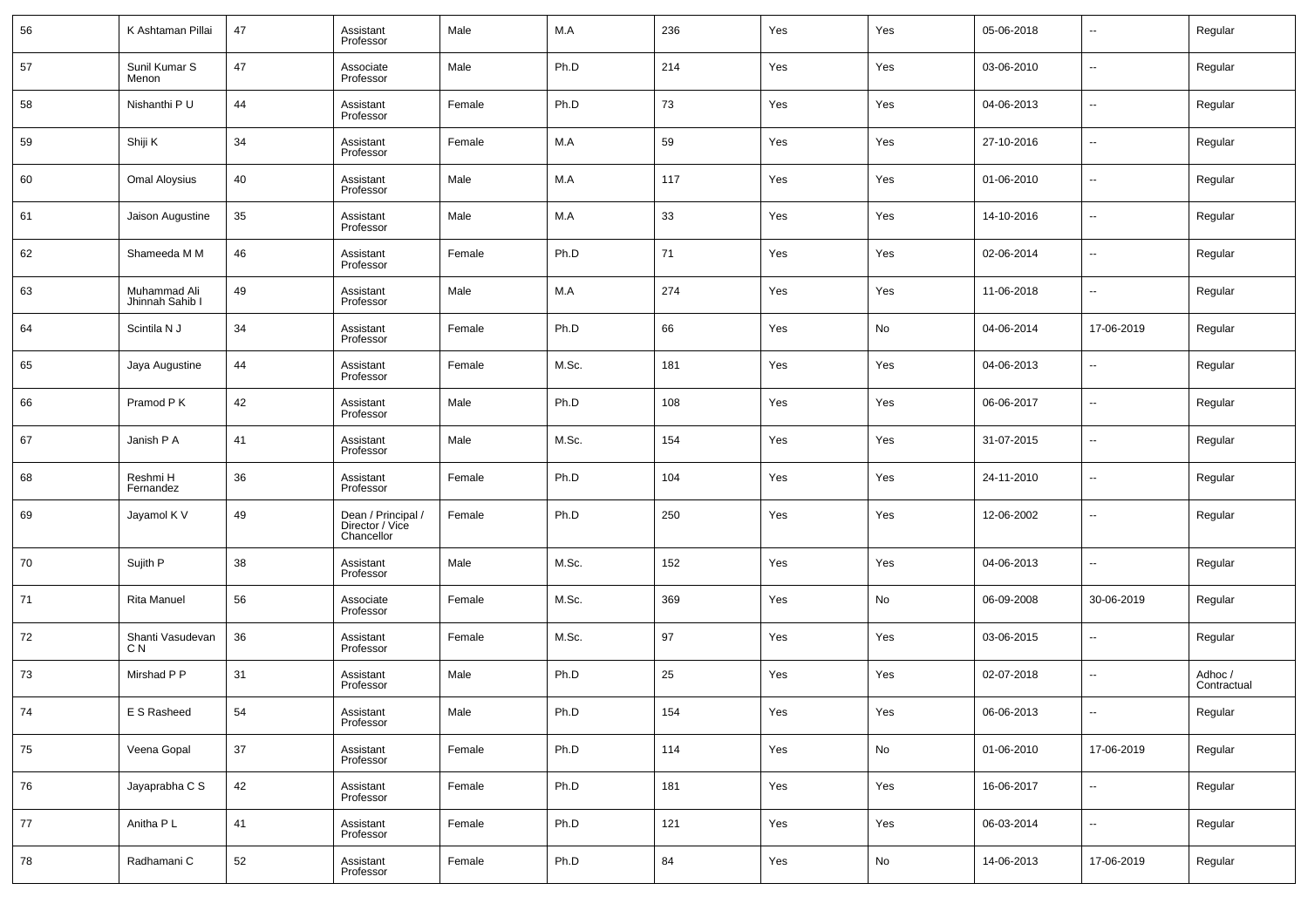| 79  | Smitha T M                | 44 | Assistant<br>Professor | Female | Ph.D  | 115 | Yes | Yes | 06-01-2010 | $\overline{\phantom{a}}$ | Regular |
|-----|---------------------------|----|------------------------|--------|-------|-----|-----|-----|------------|--------------------------|---------|
| 80  | Biju K P                  | 42 | Assistant<br>Professor | Male   | Ph.D  | 22  | Yes | Yes | 27-09-2017 | $\overline{\phantom{a}}$ | Regular |
| 81  | Bindu Sharmila T          | 42 | Assistant<br>Professor | Female | Ph.D  | 157 | Yes | Yes | 03-06-2015 | $\overline{\phantom{a}}$ | Regular |
| 82  | Suja N R                  | 43 | Assistant<br>Professor | Female | Ph.D  | 157 | Yes | Yes | 03-06-2011 | $\overline{\phantom{a}}$ | Regular |
| 83  | Rejimon P K               | 40 | Assistant<br>Professor | Male   | Ph.D  | 129 | Yes | Yes | 02-06-2015 | $\overline{\phantom{a}}$ | Regular |
| 84  | Julie Chandra C S         | 40 | Assistant<br>Professor | Female | Ph.D  | 97  | Yes | Yes | 17-06-2017 | $\overline{\phantom{a}}$ | Regular |
| 85  | M S Sheeba                | 52 | Assistant<br>Professor | Female | Ph.D  | 145 | Yes | Yes | 04-06-2007 | $\overline{\phantom{a}}$ | Regular |
| 86  | Meera Sukumaran           | 36 | Assistant<br>Professor | Female | M.A   | 133 | Yes | Yes | 19-06-2008 | $\overline{\phantom{a}}$ | Regular |
| 87  | Ramesh P P                | 50 | Assistant<br>Professor | Male   | Ph.D  | 67  | Yes | Yes | 07-07-2014 | $\overline{\phantom{a}}$ | Regular |
| 88  | Savitha M A               | 37 | Assistant<br>Professor | Female | M.COM | 97  | Yes | Yes | 05-06-2017 | $\overline{\phantom{a}}$ | Regular |
| 89  | Pooja P<br>Balasundaram   | 51 | Assistant<br>Professor | Female | Ph.D  | 217 | Yes | Yes | 08-06-2007 | $\overline{\phantom{a}}$ | Regular |
| 90  | Saji S                    | 48 | Assistant<br>Professor | Female | Ph.D  | 198 | Yes | Yes | 04-06-2018 | $\overline{\phantom{a}}$ | Regular |
| 91  | Santhosh T<br>Varghese    | 49 | Assistant<br>Professor | Male   | M.A   | 170 | Yes | Yes | 02-06-2016 | $\overline{\phantom{a}}$ | Regular |
| 92  | Anna Abraham<br>Pachayil  | 38 | Assistant<br>Professor | Female | Ph.D  | 97  | Yes | Yes | 13-06-2011 | $\overline{\phantom{a}}$ | Regular |
| 93  | Dipu P K                  | 38 | Assistant<br>Professor | Male   | M.A   | 161 | Yes | Yes | 05-06-2014 | $\overline{\phantom{a}}$ | Regular |
| 94  | Vinodkumar<br>Kallolickal | 47 | Assistant<br>Professor | Male   | Ph.D  | 172 | Yes | Yes | 16-06-2010 | $\overline{\phantom{a}}$ | Regular |
| 95  | Hameed K A                | 44 | Assistant<br>Professor | Male   | M.A   | 143 | Yes | Yes | 01-08-2007 | $\overline{\phantom{a}}$ | Regular |
| 96  | Salahudhin K              | 35 | Assistant<br>Professor | Male   | M.A   | 34  | Yes | Yes | 09-09-2016 | $\overline{\phantom{a}}$ | Regular |
| 97  | Shajila Beevi S           | 43 | Assistant<br>Professor | Female | Ph.D  | 181 | Yes | Yes | 02-06-2004 | $\overline{\phantom{a}}$ | Regular |
| 98  | T M Safiya                | 56 | Associate<br>Professor | Female | M.Sc. | 360 | Yes | No  | 20-11-2012 | 30-04-2019               | Regular |
| 99  | Thasneem TR               | 33 | Assistant<br>Professor | Female | M.Sc. | 90  | Yes | Yes | 02-06-2015 | $\overline{\phantom{a}}$ | Regular |
| 100 | Shyla M H                 | 52 | Assistant<br>Professor | Female | Ph.D  | 198 | Yes | Yes | 11-03-2008 | $\overline{\phantom{a}}$ | Regular |
| 101 | Prakasan K                | 45 | Assistant<br>Professor | Male   | Ph.D  | 183 | Yes | Yes | 08-05-2015 | $\overline{\phantom{a}}$ | Regular |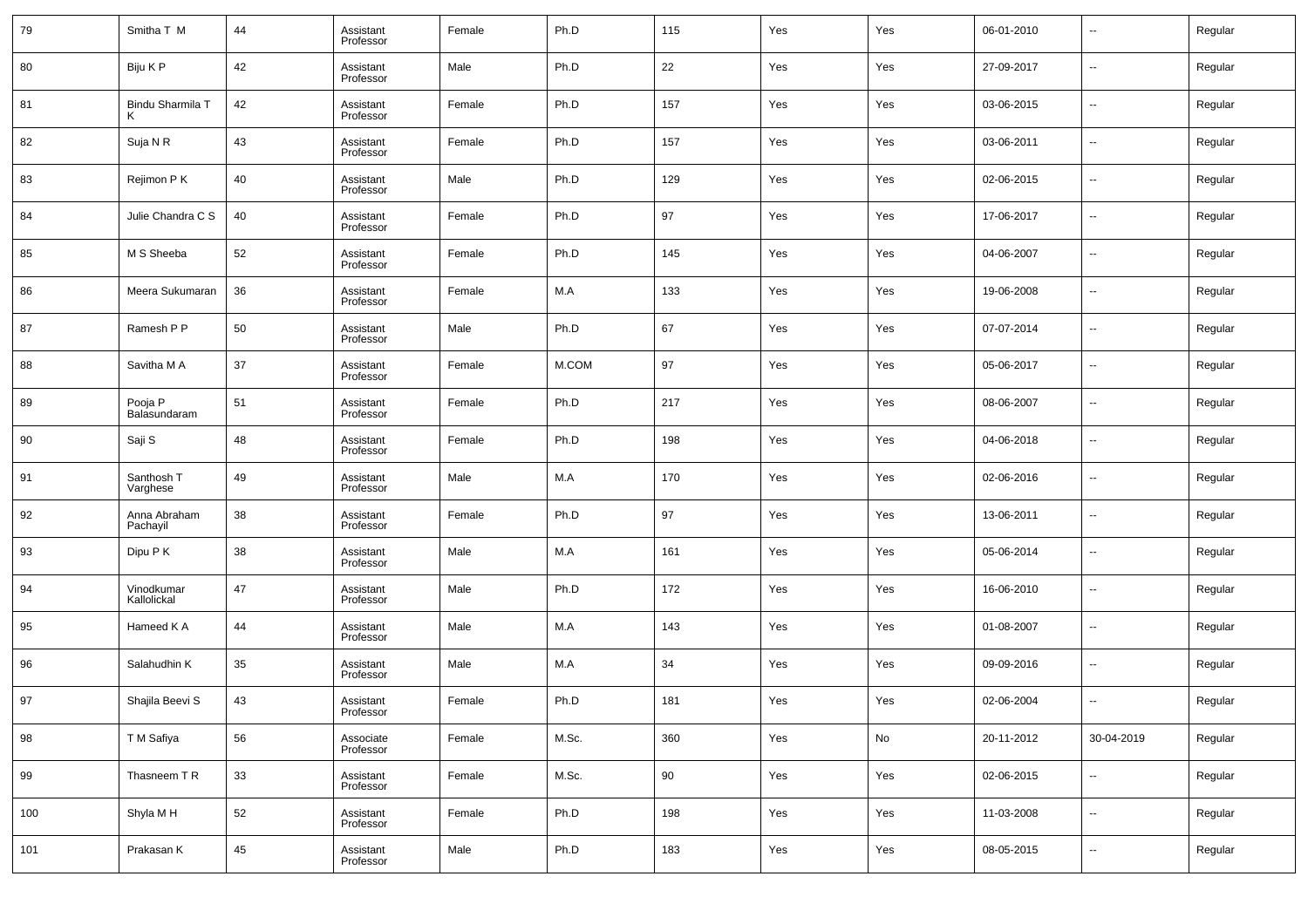| 102 | Antony Dawson<br><b>Dsilva</b> | 37 | Assistant<br>Professor | Male   | M. Phil | 100    | Yes | Yes | 01-06-2016 | $\overline{\phantom{a}}$ | Regular                |
|-----|--------------------------------|----|------------------------|--------|---------|--------|-----|-----|------------|--------------------------|------------------------|
| 103 | K P Ansari                     | 57 | Assistant<br>Professor | Male   | M.A     | 372    | Yes | No  | 05-06-2012 | 31-03-2019               | Regular                |
| 104 | James Kurian                   | 48 | Associate<br>Professor | Male   | Ph.D    | 250    | Yes | Yes | 07-06-2004 | $\overline{\phantom{a}}$ | Regular                |
| 105 | Merlymole Joseph               | 51 | Assistant<br>Professor | Female | Ph.D    | 97     | Yes | Yes | 04-06-2018 | --                       | Regular                |
| 106 | Shyamkumar S                   | 36 | Assistant<br>Professor | Male   | Ph.D    | 97     | Yes | Yes | 16-06-2011 | --                       | Regular                |
| 107 | Joseph Sebastian               | 54 | Assistant<br>Professor | Male   | M.A     | 212    | Yes | Yes | 03-06-2005 | --                       | Regular                |
| 108 | M S Murali                     | 47 | Assistant<br>Professor | Male   | Ph.D    | 145    | Yes | Yes | 01-06-2010 | --                       | Regular                |
| 109 | Navoor Pareeth                 | 38 | Assistant<br>Professor | Male   | M.A     | 97     | Yes | Yes | 03-11-2011 | --                       | Regular                |
| 110 | Sailaja K                      | 46 | Assistant<br>Professor | Female | Ph.D    | 161    | Yes | Yes | 06-03-2009 | --                       | Regular                |
| 111 | Bindhu A K                     | 41 | Assistant<br>Professor | Female | Ph.D    | 117    | Yes | Yes | 06-02-2015 | $\overline{\phantom{a}}$ | Regular                |
| 112 | Nobel P S                      | 47 | Assistant<br>Professor | Male   | M.A     | 141    | Yes | Yes | 06-03-2009 | --                       | Regular                |
| 113 | Rekha G Menon                  | 45 | Assistant<br>Professor | Female | Ph.D    | 141    | Yes | Yes | 24-07-2012 | --                       | Regular                |
| 114 | K P Ashokan                    | 52 | Associate<br>Professor | Male   | M.Sc.   | 305    | Yes | Yes | 03-06-2015 | --                       | Regular                |
| 115 | Amrutha S Rajan                | 38 | Assistant<br>Professor | Female | Ph.D    | 157    | Yes | Yes | 20-06-2012 | $\overline{\phantom{a}}$ | Regular                |
| 116 | Vidya Raman                    | 45 | Assistant<br>Professor | Female | Ph.D    | 154    | Yes | No  | 08-06-2007 | 18-06-2019               | Regular                |
| 117 | Sobhi Daniel                   | 42 | Assistant<br>Professor | Female | Ph.D    | 125    | Yes | No  | 22-07-2015 | 18-06-2019               | Regular                |
| 118 | Alson Mart                     | 37 | Assistant<br>Professor | Male   | Ph.D    | 77     | Yes | Yes | 23-07-2015 | --                       | Regular                |
| 119 | Navin Naik N                   | 41 | Assistant<br>Professor | Male   | M.A     | 145    | Yes | Yes | 01-06-2018 | --                       | Regular                |
| 120 | Betty P S                      | 53 | Assistant<br>Professor | Female | M. Phil | 121    | Yes | Yes | 01-06-2010 | $\overline{\phantom{a}}$ | Regular                |
| 121 | Noushad P M                    | 56 | Associate<br>Professor | Male   | Ph.D    | 275    | Yes | Yes | 26-10-2017 | $\overline{\phantom{a}}$ | Regular                |
| 122 | Mary Sudha P                   | 37 | Assistant<br>Professor | Female | M.COM   | 82     | Yes | Yes | 03-06-2015 | $\sim$                   | Regular                |
| 123 | Sindhu K S                     | 48 | Assistant<br>Professor | Female | Ph.D    | $37\,$ | Yes | Yes | 15-06-2016 | $\sim$                   | Regular                |
| 124 | Saraswathy K                   | 30 | Assistant<br>Professor | Female | Ph.D    | 12     | Yes | Yes | 22-06-2018 | $\sim$                   | Adhoc /<br>Contractual |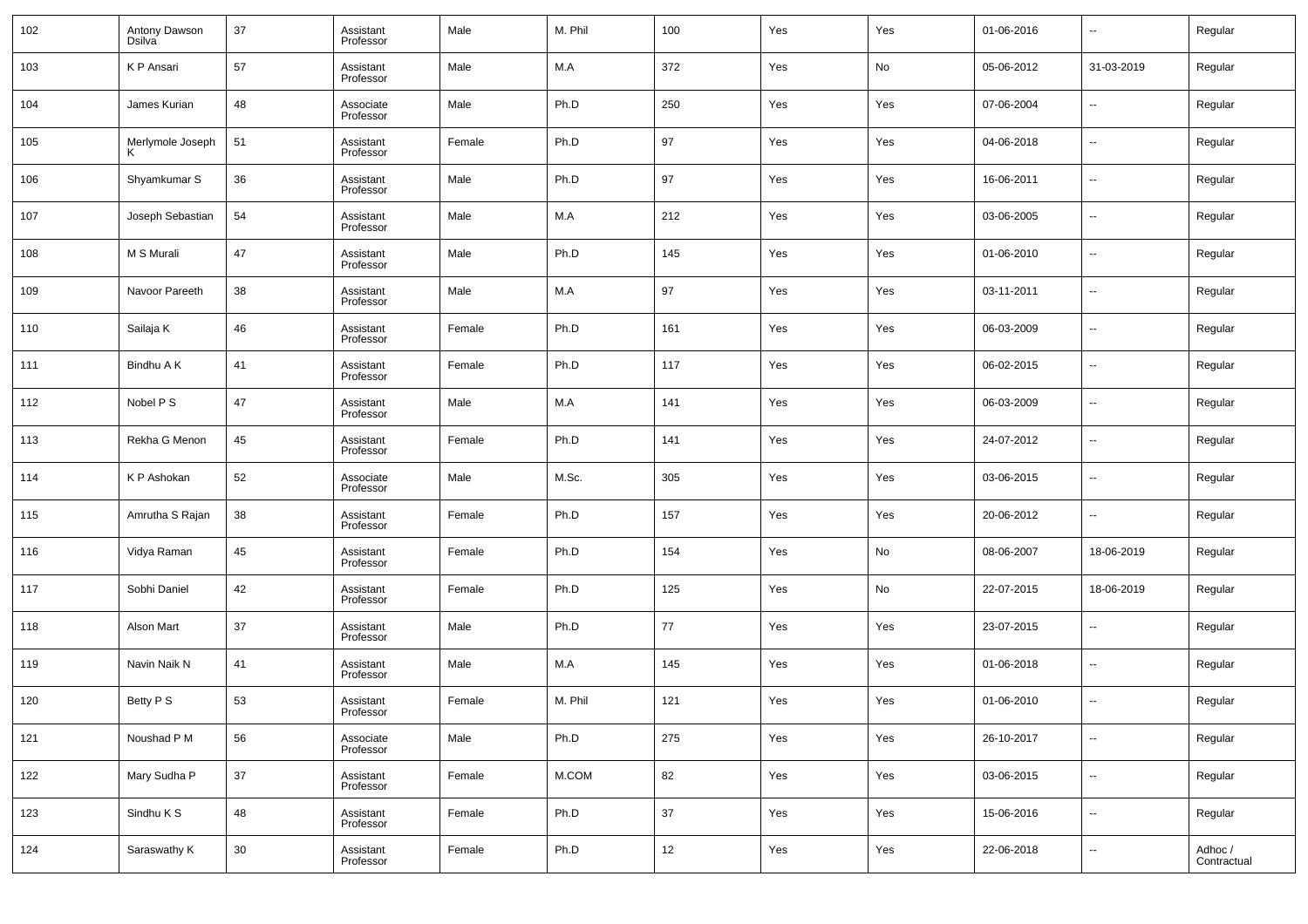| 125 | Mary Ushes<br>James       | 44 | Assistant<br>Professor | Female | M. Phil | 157 | Yes | Yes | 05-06-2012 | $\overline{\phantom{a}}$ | Regular |
|-----|---------------------------|----|------------------------|--------|---------|-----|-----|-----|------------|--------------------------|---------|
| 126 | Martin K J                | 39 | Assistant<br>Professor | Male   | M.A     | 124 | Yes | No  | 01-12-2011 | 14-06-2019               | Regular |
| 127 | Shanmughan C M            | 51 | Assistant<br>Professor | Male   | M.A     | 142 | Yes | Yes | 13-06-2017 | $\overline{\phantom{a}}$ | Regular |
| 128 | Geetha P C                | 46 | Assistant<br>Professor | Female | M.A     | 81  | Yes | Yes | 05-06-2013 | $\overline{\phantom{a}}$ | Regular |
| 129 | Abdul Rasheed K<br>S      | 47 | Assistant<br>Professor | Male   | M.A     | 120 | Yes | Yes | 01-06-2010 | $\overline{\phantom{a}}$ | Regular |
| 130 | Noushad P M               | 42 | Assistant<br>Professor | Male   | Ph.D    | 34  | Yes | Yes | 09-09-2016 | $\overline{\phantom{a}}$ | Regular |
| 131 | Salooja M S               | 52 | Assistant<br>Professor | Female | Ph.D    | 182 | Yes | Yes | 30-09-2004 | $\overline{\phantom{a}}$ | Regular |
| 132 | <b>Bloomy Joseph</b>      | 43 | Assistant<br>Professor | Female | Ph.D    | 181 | Yes | Yes | 01-06-2015 | $\overline{\phantom{a}}$ | Regular |
| 133 | Murali T K                | 37 | Assistant<br>Professor | Male   | M.Sc.   | 68  | Yes | Yes | 13-11-2013 | $\overline{\phantom{a}}$ | Regular |
| 134 | Sunish K S                | 46 | Assistant<br>Professor | Male   | Ph.D    | 161 | Yes | Yes | 06-08-2011 | $\overline{\phantom{a}}$ | Regular |
| 135 | Sandhya Krishnan<br>KR.   | 39 | Assistant<br>Professor | Female | M.Sc.   | 104 | Yes | Yes | 02-06-2015 | $\overline{\phantom{a}}$ | Regular |
| 136 | Priyesh C U               | 36 | Assistant<br>Professor | Male   | M.A     | 97  | Yes | Yes | 02-06-2013 | $\overline{\phantom{a}}$ | Regular |
| 137 | Rohini Nair               | 55 | Assistant<br>Professor | Female | Ph.D    | 222 | Yes | Yes | 13-06-2017 | $\overline{\phantom{a}}$ | Regular |
| 138 | Bijesh V Jose             | 40 | Assistant<br>Professor | Male   | M.A     | 109 | Yes | Yes | 06-06-2014 | $\overline{\phantom{a}}$ | Regular |
| 139 | Nisha K C                 | 34 | Assistant<br>Professor | Female | M. Phil | 61  | Yes | Yes | 01-06-2015 | $\overline{\phantom{a}}$ | Regular |
| 140 | Reena Nair                | 43 | Assistant<br>Professor | Female | M.A     | 174 | Yes | Yes | 06-06-2014 | $\overline{\phantom{a}}$ | Regular |
| 141 | Deepthi T<br>Divakaran    | 36 | Assistant<br>Professor | Female | M.A     | 72  | Yes | Yes | 01-06-2015 | $\overline{\phantom{a}}$ | Regular |
| 142 | Manchusha<br>Madhusudanan | 43 | Assistant<br>Professor | Female | M. Phil | 114 | Yes | Yes | 15-06-2017 | $\overline{\phantom{a}}$ | Regular |
| 143 | Soya V N                  | 31 | Assistant<br>Professor | Female | M. Phil | 65  | Yes | Yes | 29-11-2014 | $\overline{\phantom{a}}$ | Regular |
| 144 | Reena Joseph              | 47 | Assistant<br>Professor | Female | MP.Ed.  | 141 | Yes | Yes | 02-06-2014 | $\overline{\phantom{a}}$ | Regular |
| 145 | Lakshmi S                 | 43 | Assistant<br>Professor | Female | Ph.D    | 153 | Yes | Yes | 25-05-2010 | $\overline{\phantom{a}}$ | Regular |
| 146 | Rajna C V                 | 35 | Assistant<br>Professor | Female | M.A     | 133 | Yes | Yes | 07-06-2014 | $\overline{\phantom{a}}$ | Regular |
| 147 | Robin Francis             | 44 | Assistant<br>Professor | Male   | M.Sc.   | 175 | Yes | Yes | 05-06-2013 | ۰.                       | Regular |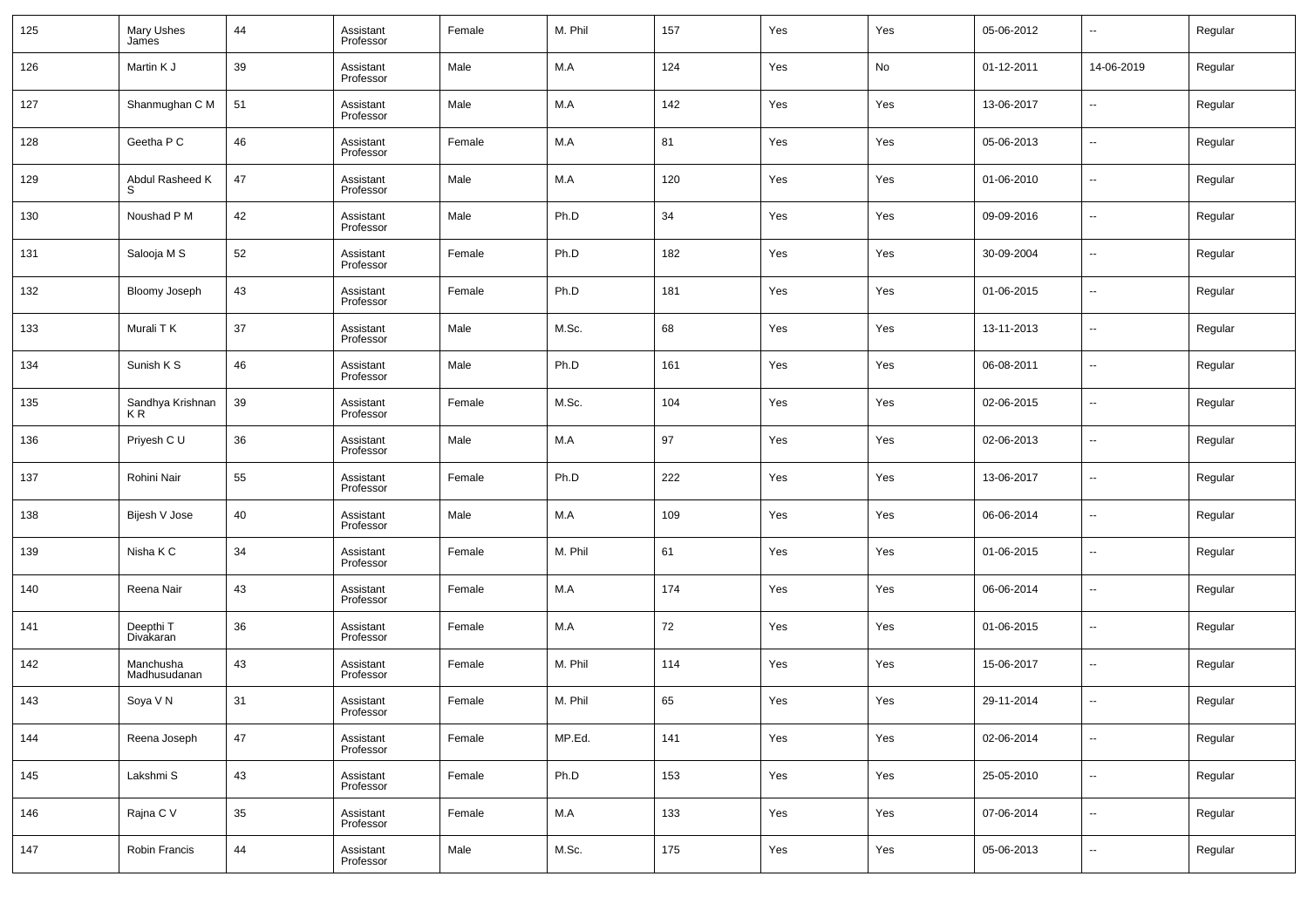| 148 | Sheeja V                        | 47 | Assistant<br>Professor | Female | M.Sc.   | 150    | Yes | Yes | 04-06-2013 | $\overline{\phantom{a}}$ | Regular |
|-----|---------------------------------|----|------------------------|--------|---------|--------|-----|-----|------------|--------------------------|---------|
| 149 | Sivakumar C                     | 46 | Assistant<br>Professor | Male   | Ph.D    | 211    | Yes | Yes | 07-06-2012 | $\overline{\phantom{a}}$ | Regular |
| 150 | Dann V J                        | 40 | Assistant<br>Professor | Male   | Ph.D    | 145    | Yes | Yes | 01-06-2010 | $\overline{\phantom{a}}$ | Regular |
| 151 | Viji C                          | 37 | Assistant<br>Professor | Female | M. Phil | 136    | Yes | Yes | 04-06-2014 | $\overline{\phantom{a}}$ | Regular |
| 152 | M Gopikrishna                   | 40 | Assistant<br>Professor | Male   | Ph.D    | 136    | Yes | No  | 04-06-2013 | 17-06-2019               | Regular |
| 153 | Rekha S                         | 45 | Assistant<br>Professor | Female | M. Phil | 100    | Yes | Yes | 01-06-2015 | $\overline{\phantom{a}}$ | Regular |
| 154 | Sheeba P X                      | 51 | Assistant<br>Professor | Female | M. Phil | 101    | Yes | Yes | 03-06-2014 | $\overline{\phantom{a}}$ | Regular |
| 155 | <b>Gishamol Mathew</b>          | 35 | Assistant<br>Professor | Female | Ph.D    | 120    | Yes | Yes | 28-11-2015 | $\overline{\phantom{a}}$ | Regular |
| 156 | Wilson K C                      | 41 | Assistant<br>Professor | Male   | Ph.D    | 94     | Yes | Yes | 04-06-2018 | $\overline{\phantom{a}}$ | Regular |
| 157 | Manoj R                         | 45 | Assistant<br>Professor | Male   | Ph.D    | 136    | Yes | Yes | 14-06-2017 | $\overline{\phantom{a}}$ | Regular |
| 158 | Lakshmikanth K G                | 34 | Assistant<br>Professor | Male   | M.Sc.   | 21     | Yes | No  | 26-10-2017 | 18-06-2019               | Regular |
| 159 | Prasad K A                      | 36 | Assistant<br>Professor | Male   | M.Sc.   | 102    | Yes | Yes | 28-10-2017 | $\overline{\phantom{a}}$ | Regular |
| 160 | Sajeev K F                      | 40 | Assistant<br>Professor | Male   | M.Sc.   | 20     | Yes | Yes | 29-11-2017 | $\overline{\phantom{a}}$ | Regular |
| 161 | Saji R Kurup                    | 43 | Assistant<br>Professor | Male   | Ph.D    | 114    | Yes | Yes | 08-06-2018 | $\overline{\phantom{a}}$ | Regular |
| 162 | M H<br>Remeshkumar              | 43 | Assistant<br>Professor | Male   | Ph.D    | 205    | Yes | Yes | 05-06-2017 | $\overline{\phantom{a}}$ | Regular |
| 163 | Dhanya<br>Balakrishnan          | 40 | Assistant<br>Professor | Female | M.Sc.   | 104    | Yes | Yes | 02-06-2018 | $\overline{\phantom{a}}$ | Regular |
| 164 | Sharmila P S                    | 41 | Assistant<br>Professor | Female | M.Sc.   | 132    | Yes | Yes | 08-06-2018 | $\overline{\phantom{a}}$ | Regular |
| 165 | Abdul Latheef<br>Kozhipparamban | 51 | Assistant<br>Professor | Male   | Ph.D    | 154    | Yes | Yes | 11-06-2018 | $\overline{\phantom{a}}$ | Regular |
| 166 | Deepak J Prabhu                 | 42 | Assistant<br>Professor | Male   | M.Sc.   | 174    | Yes | Yes | 04-06-2018 | $\overline{\phantom{a}}$ | Regular |
| 167 | Sreejesh P R                    | 37 | Assistant<br>Professor | Male   | Ph.D    | $20\,$ | Yes | Yes | 04-06-2018 | $\overline{\phantom{a}}$ | Regular |
| 168 | Priya Jose K                    | 41 | Assistant<br>Professor | Female | Ph.D    | 172    | Yes | Yes | 04-06-2018 | $\overline{\phantom{a}}$ | Regular |
| 169 | P K Sreekumar                   | 44 | Assistant<br>Professor | Male   | Ph.D    | 153    | Yes | Yes | 04-06-2018 | $\overline{\phantom{a}}$ | Regular |
| 170 | Anoopa C R                      | 42 | Assistant<br>Professor | Female | M.A     | 174    | Yes | Yes | 04-06-2018 | $\overline{\phantom{a}}$ | Regular |